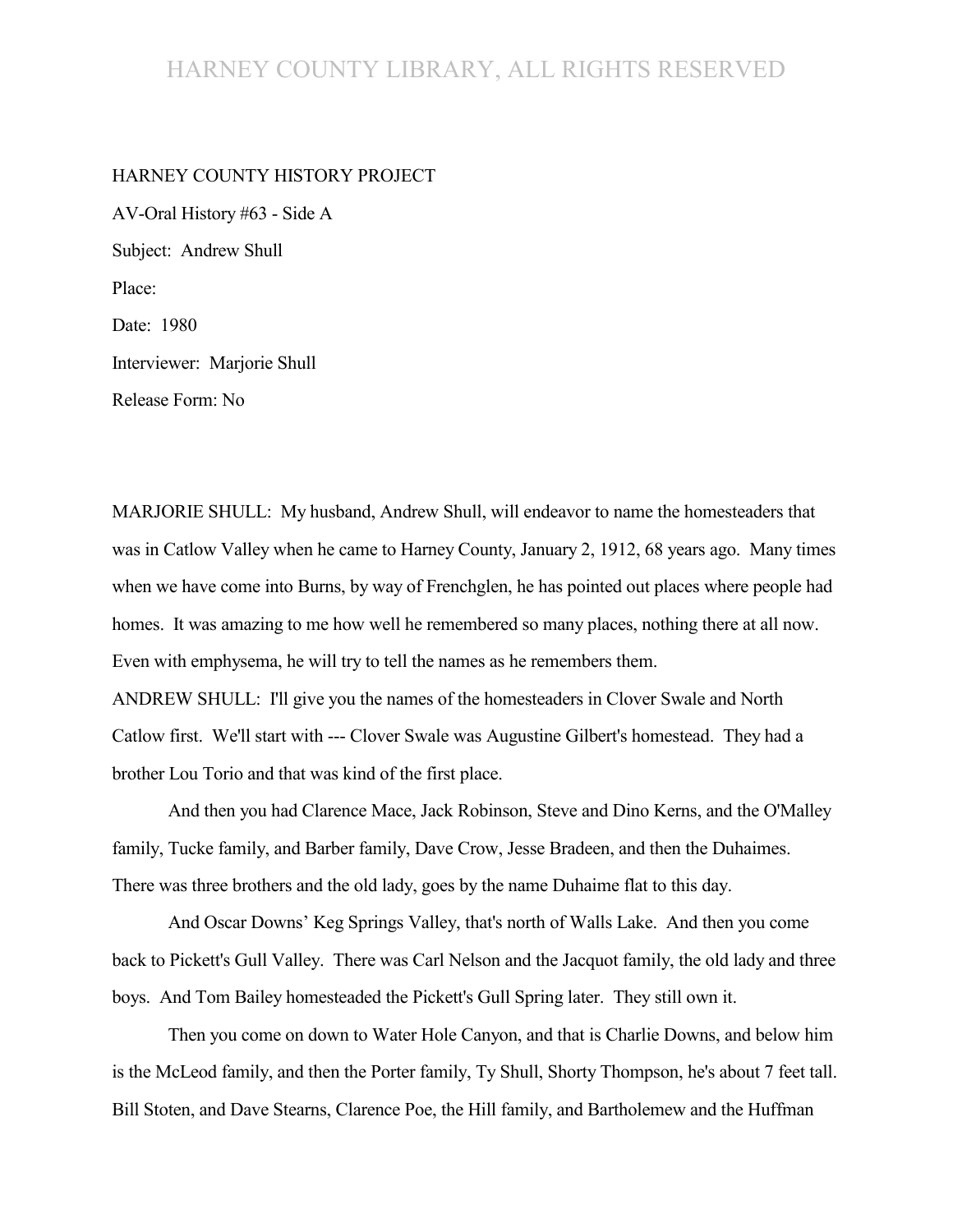brothers, Bob and Roy.

Mrs. Blazedale, and Height and Moore, on the end of the point that we call Rock Creek Point, and Al Ohms and a fellow by the name of Korns, he died. And Mrs. Korns later married Al Ohms. Leo Winn and Mrs. Ohms were cousins.

Then you had the Wenzel family, Leo Winn family, Riecken's Corner, and a post office, a store and a blacksmith's shop. Mrs. Blazedale, Mrs. Meriggioli, Kelly, Bess Myers, Bob Lawrence, Fred Lawrence ---

I don't know whether I named the Wickerts and Heights, Swetts, Solomon, Whistling Smyth, Billy Carroll, old man Lemon. And then there was Hanson, and Moore, and Mel Kundert, Mayme Storts, Ada Storts. And then you have the Hebener family, the Jewett family; they were south of the Rock Creek Road. And then you had --- Joe Riechen --- Mrs. Riechen kept house at the "P" Ranch for Bill Hanley.

Alfons Mayens was a trapper. Lou Herron was north of Rock Creek. A horse kicked him and broke his leg, then he fell in front of the front wheel, and it ran over his neck, and broke his neck.

Chester Nye, and the ... Poindexter had a homestead right where the Taft Miller Reservoir is today, the Rock Creek Reservoir. And then we come on over to Beckley, Harvey English, old man Ward, George Johnson, Dave Crow, or Dave Downs, Glenn Edwards, Vern Edwards [William Friend Edwards], Walter Beckley, Ray Beckley, Willis Beckley, the old man and the old lady, and Ernest and Edith. That was the Beckley family.

And then there was Mrs. Bass Haynes. She lived down in front of the schoolhouse there, the Beckley schoolhouse. And George Johnson, Stankey, the barber, and then some people by the name of Stewarts homesteaded Blitzen. And they proved out on it and sold it to a California guy by the name of Smith. And Smith in turn sold it to the Bradeen's, and then Bradeen's left Blitzen and went to Frenchglen. And Duvall run the store, and he finally sold out to Cliff and Kathleen Smyth. That's the wife's folks.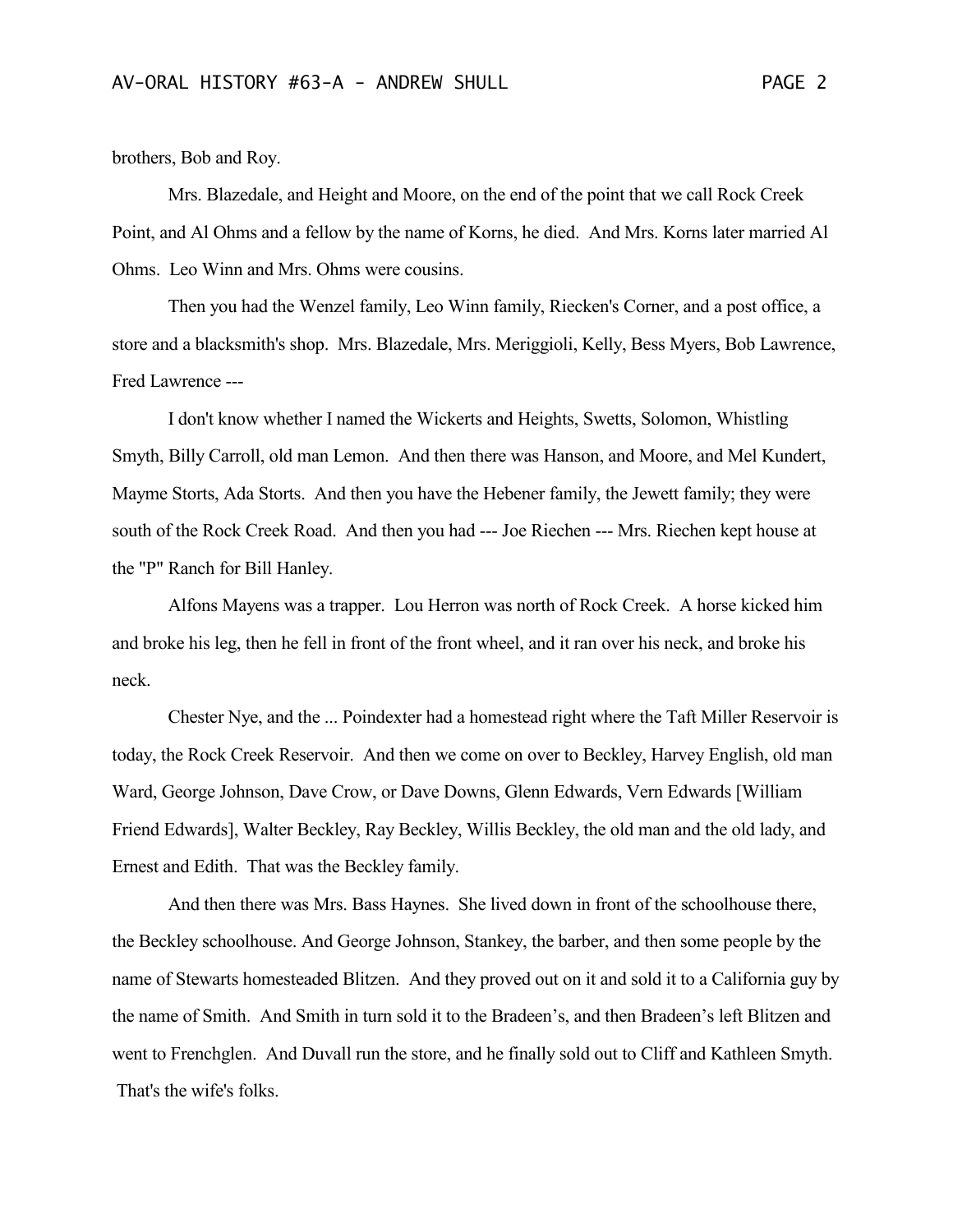And old Joe Butler had a homestead just on the west side of the Butler Hill there; you can see it yet. And then there was Frank Clayton, and Hi Clayton, and the Koontz brothers, Bob and John. George Bohon north of the north field, right along side of the field, and --- I don't know whether I mentioned him or not, but there was Harvey English, he had a homestead north of Beckley.

I think I mentioned old man Ward; he had a homestead east of Beckley. It's hard to remember the ones that I haven't mentioned, and the ones that I have. Anyway, we'll get on over around Ragtown. Lots of people over there.

There's the Tulloch family, the Byram family, Frank Kudlata and his mother and sister. His sister married Bob Johnson, the foreman at the Rock Creek Ranch. Then May Byram married Austin Deboy, and had a homestead at Rye Grass. Then Walt Bussey, Tex Daniels, Hurricane Hutch, and Mrs. Kiphart run the Berdugo Post Office, and it lasted about a year. She was the only postmaster it ever had.

Old man Ingall and his boy, they were good musicians. They played for the dances. Old man Ingall was an old time fiddler, a good one.

There was a Rudy family, and --- come on back to Blitzen, there was the Moore family, Mrs. Lewis and her sister, and the Pih family. Then there was two or three families right along the west side of the Dry Creek field. And they were back up here two or three years ago from California, and I can't think of their names. But there were three brothers that had homesteads right along the fence.

Then there was Rankin and Butler, there was a jog between the Dry Creek field and the west field, and they had homesteads in there. And McBurney had a homestead right south of Blitzen.

Then we'll go on down to around Catlow Valley Lakes. Ray Garrison homesteaded the Catlow Valley Lakes. Bass Haynes west of him, and the Cope brothers; they had homesteads right straight off the mouth of Long Hollow, and the road went between the cabins --- Bass Haynes. And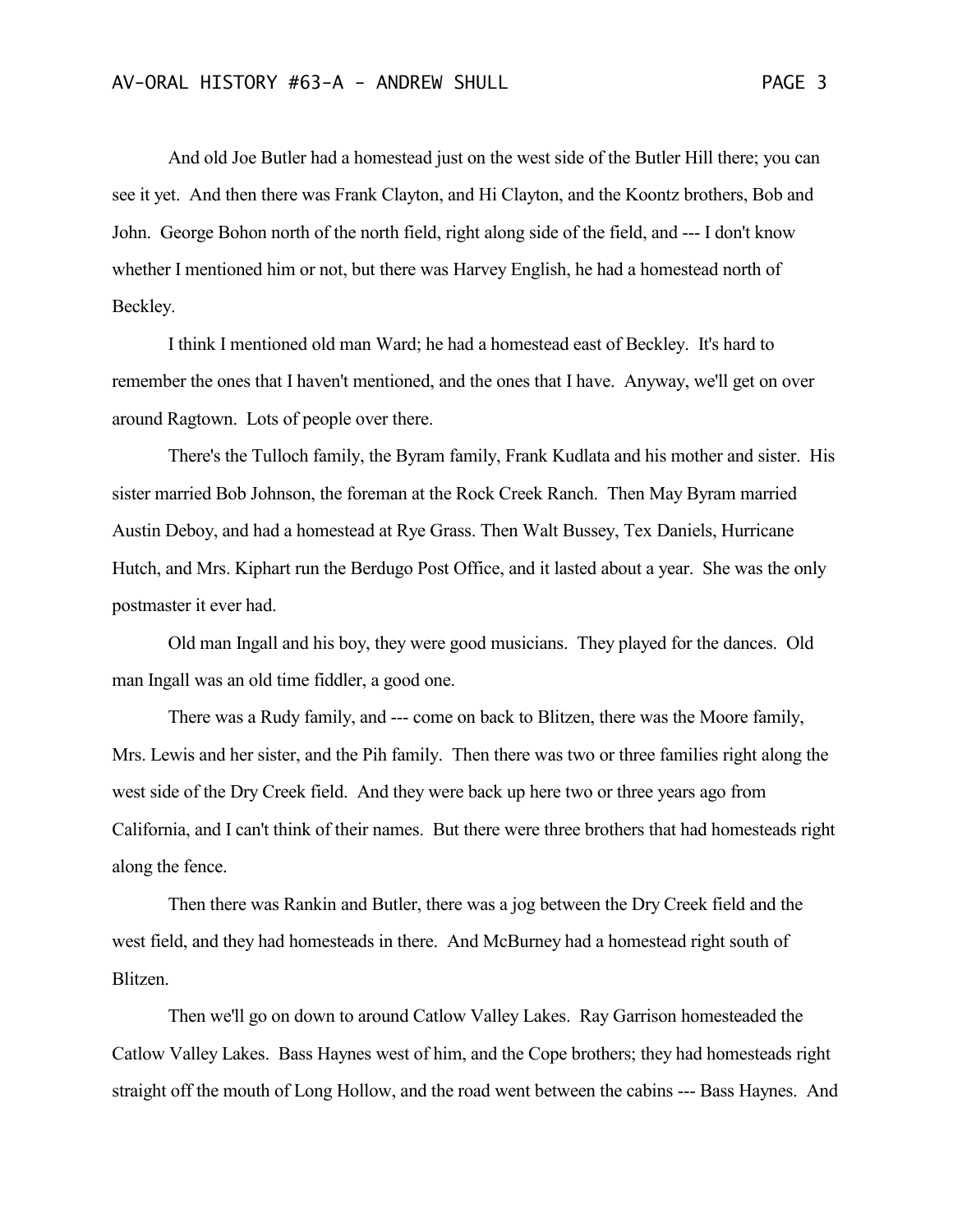then you had Frank Henry, Joe Henry, Zeb Lewis, and Joe Lewis, west of Spangleburg. Old man Pih, they finally wound up with the Pih place, where Billy Brezniak lives today. Perry Lowe had a homestead between the mouth of Dry Creek and Home Creek. Duane Bailey had a homestead right up above Three Mile, just above the head of the spring. You can see the house yet.

Raz Lewis was supposed to have a homestead at --- south of the Catlow Valley, what they called the Raz Lewis Flat or Raz Lewis Trail --- I'll have to play this back, because I'm sure I didn't get them all. I'm doing this from memory, I didn't write it down, and I'm pretty sure that I missed some of them. But you wouldn't think that there has ever been that --- to look at Catlow Valley today, it would be hard to tell anybody that there was that many people in it at one time.

There was a Teeters family, and then the woman that married Old Chino, she had a homestead. And Old Chino had a homestead on the mouth of Dry Creek.

...

Then there was Hanson and Young, and they were supposed to have --- There was a couple of girls that came out with them that was supposed to be their sisters. I supposed they was, but they had homesteads. Mel Kundert had a homestead. And then there was a fellow by the name of Louie Rath, he finally drove stage from The Narrows to Beckley, or Blitzen rather, and he had a homestead between Beckley and Riecken's Corner. His wife left him. They had a little boy and he stayed with Rath. They batched about three years, and then they drifted out of the country. And those people used to get two or three-horse wagons, or four-horse wagons, and they would go to Pendleton and work in the grain fields, and make some money, and come back and they'd have money for the winter. Lots of those people had, at that time, which was a pretty good little stake.

Old man Beckley told me he had \$8,000 cash when he came to Beckley. They run a store there, and a post office. And they finally starved out, and then they went to Diamond Valley and bought some land from Craven. Mrs. Olsen had two boys and a girl. And Mrs. Olsen and the girl were both wonderful singers. They could all sing.

And then there was a family by the name of Jones. Katie still lives here in Burns. Now I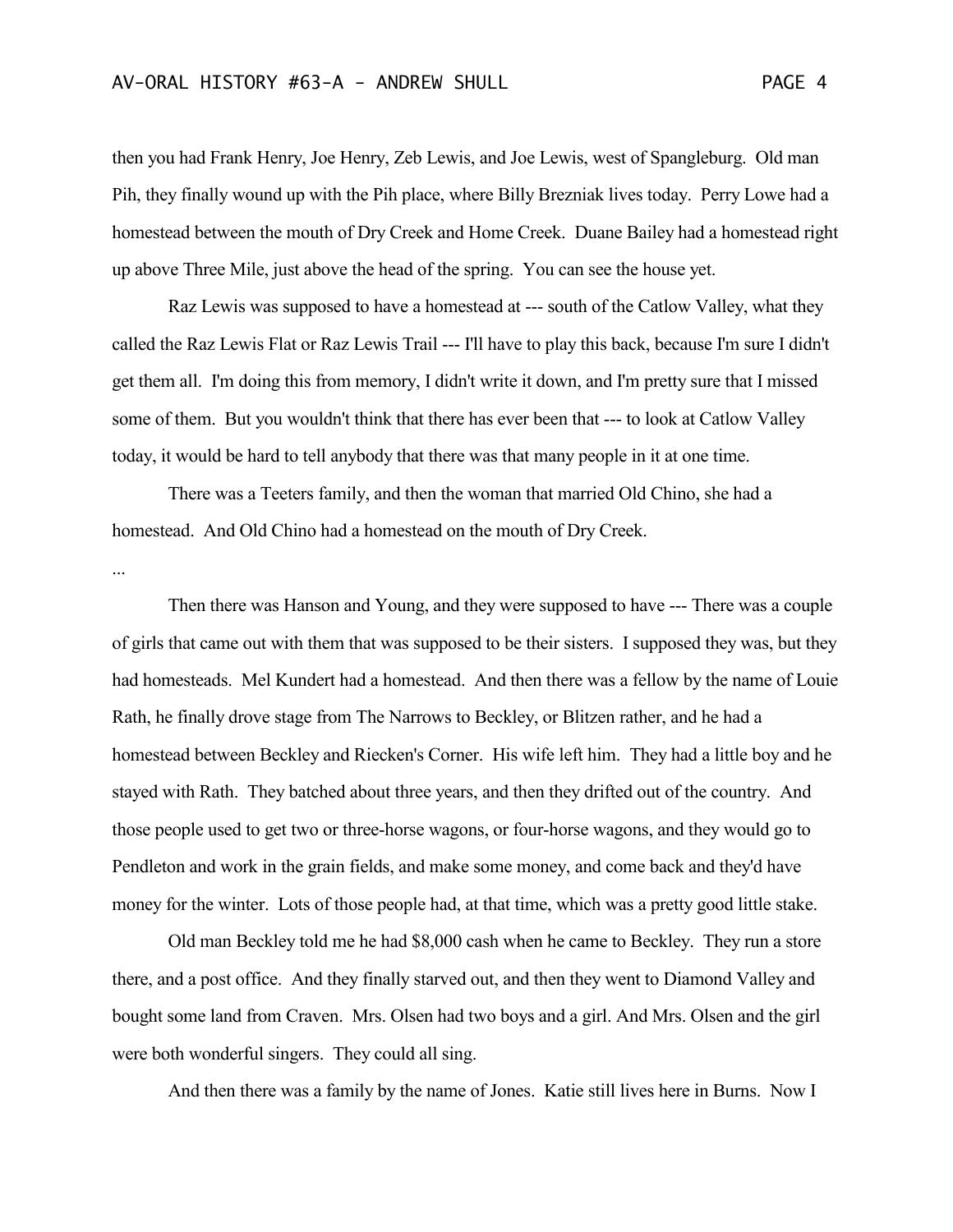don't know if she's married again, she married Bill Harris to start with. She's married again now, Bill's dead.

I think I mentioned Harvey Poindexter. He had a homestead where the Taft Miller reservoir is. That was his home. Was a pretty good homestead too. There's quite a bit of meadowland on it. Bill Draws had a place there, and he worked for us. We were building on that Buena Vista grade, and I was driving the wagon. And I told my uncle, I said, "He's going to blow me and the wagon and the horses and everything else up. He throws caps, and powder and everything in there with the drills, and the hammers, and I'm not going to drive it any more." And he didn't kill his self that time, but later on, he was doing some work and he had a battery and he didn't disconnect the battery, the plunger was down, so when he connected the wire to his powder, why it just blowed him up. He really picked his bones, I'll tell you that.

Did I get the Hi Clayton and Frank Clayton family? Grant Chritchfield had a touring car, and he had a homestead out toward Ragtown, that is between Beckley and Ragtown. He used to run kind of a bus line or stage line between Burns, and Catlow Valley. That dust on that road was two feet deep, and everybody in that car, you couldn't tell who they were they were so covered with dust. And everybody wore one of those old linen dusters, and they'd have ten pounds of dust on it. Their hair was full of dust.

Nolen Currey had a homestead on Skull Creek. And Chet Currey had a homestead on Long Hollow. They proved out on them. And then there was several homesteaders on Long Hollow.

Well, I've got a heck of a bunch of them, and I've probably missed some. After all, I'm 82 years old, and that's been a long time ago that those people were there. But lots of people tell me that there was never nobody there. Well, I know a damn sight better, and I could show you right where every damn one of them lived too.

Later on Jim Noriel, he worked for the "P" Ranch, he wanted to be a buckaroo. He took up Noriel Lake, that's there by Saddle Butte, north of Buena Vista, and the Buena Vista Canal dumped into it. And then when it got so high, why then the water ran out of it. Same as that Pelican Lake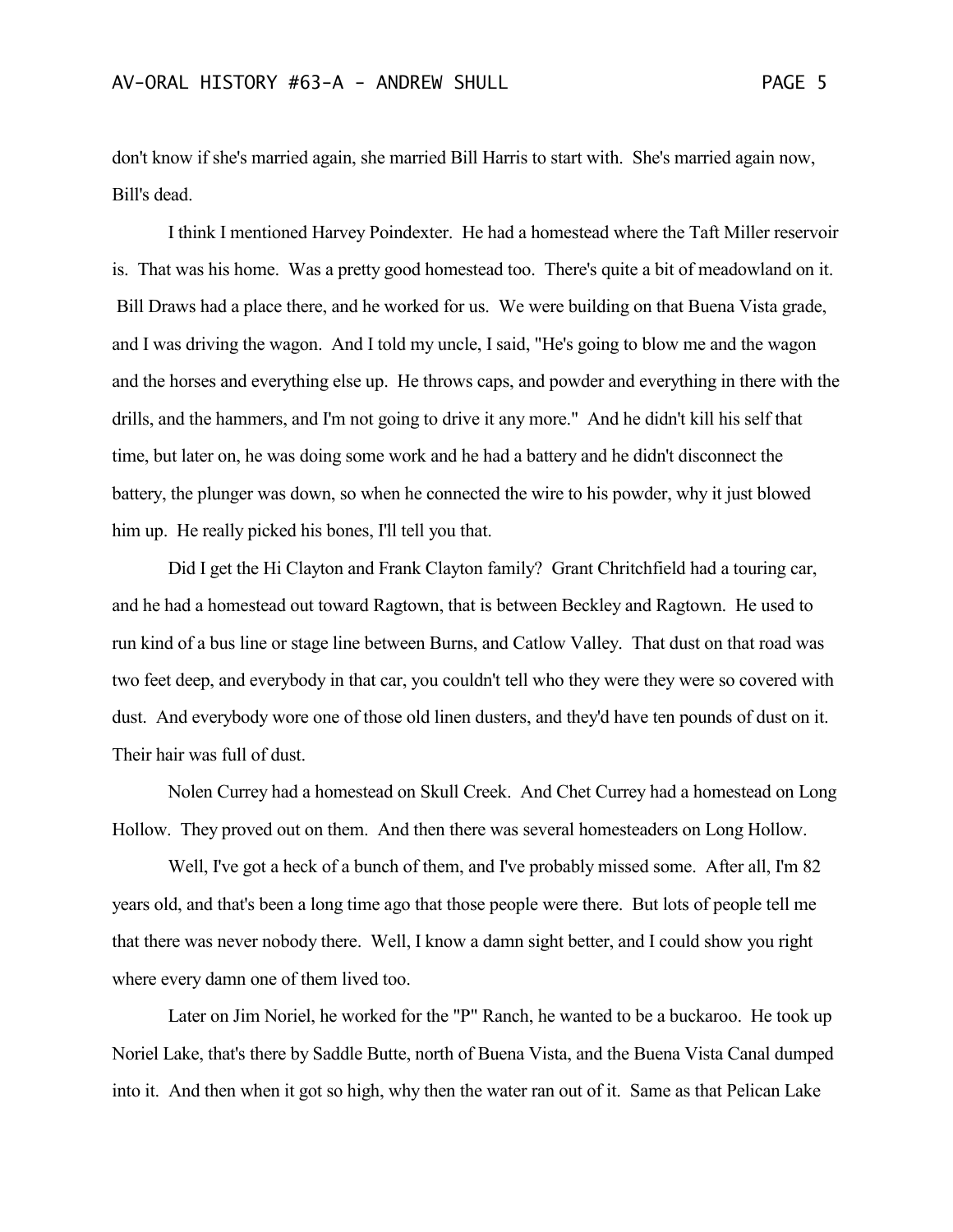back to Buena Vista. I've seen thousands of pelicans on that lake at Buena Vista.

Now then, I've got a correction or two to make. And I missed some of them. I mentioned that Chet Currey had a homestead on Long Hollow. Well, Chet's homestead was in Rogue Canyon. And then I think I missed Babe Bollenbaugh, and a fellow by the name of Bakopanos. He was a Rumanian, the same as the Pihs. And then Alma Anderson and husband, and Frank Henry, I missed him.

Chenault, Millering, I missed them, and Kelly, up by Riechen's Corner. Mrs. Munson, finally --- I think she and Munson separated and she married a Howard Anderson. Howard is here in Burns now, and they homesteaded. Howard had a homestead up on the mouth of Home Creek. Munson's had a homestead in there close to the Wickerts. I remember we baled the hay at Rock Creek. Bill Hanley got an idea of baling that hay and selling it to the homesteaders, and they'd come to get hay and they had a little wagon, or little buggy affair, and all they could haul was about two or three bales. ...

I think that I've got enough of them. But then there's another family at Ragtown, the Barsdale family. There was a man and his wife, and a boy and a girl. And her name was Bargo, and she was back in this country a few years back, and she was making inquiries about different people, if they were still alive. And they live out around that Pendleton country some place.

Old man Lanfear, I guess he is about 90 years old isn't he --- 98 --- up here in the hospital, or the rest home. He had a homestead in close to the Sageview schoolhouse. And then there was a Butler family, Frank, and Bill, and Josh. They had homesteads south of Ragtown.

Josh Butler started Frenchglen in the winter of '13 and '14. Built a tarpaper shack with a couple of rooms upstairs, and they served meals. And then Herb Layton had a homestead east of Bill Stoten.

Well, they had some bad times back in those days. I remember that they didn't have the money to have a school in Frenchglen, and they tried to sell the bonds to pay for the expense of the